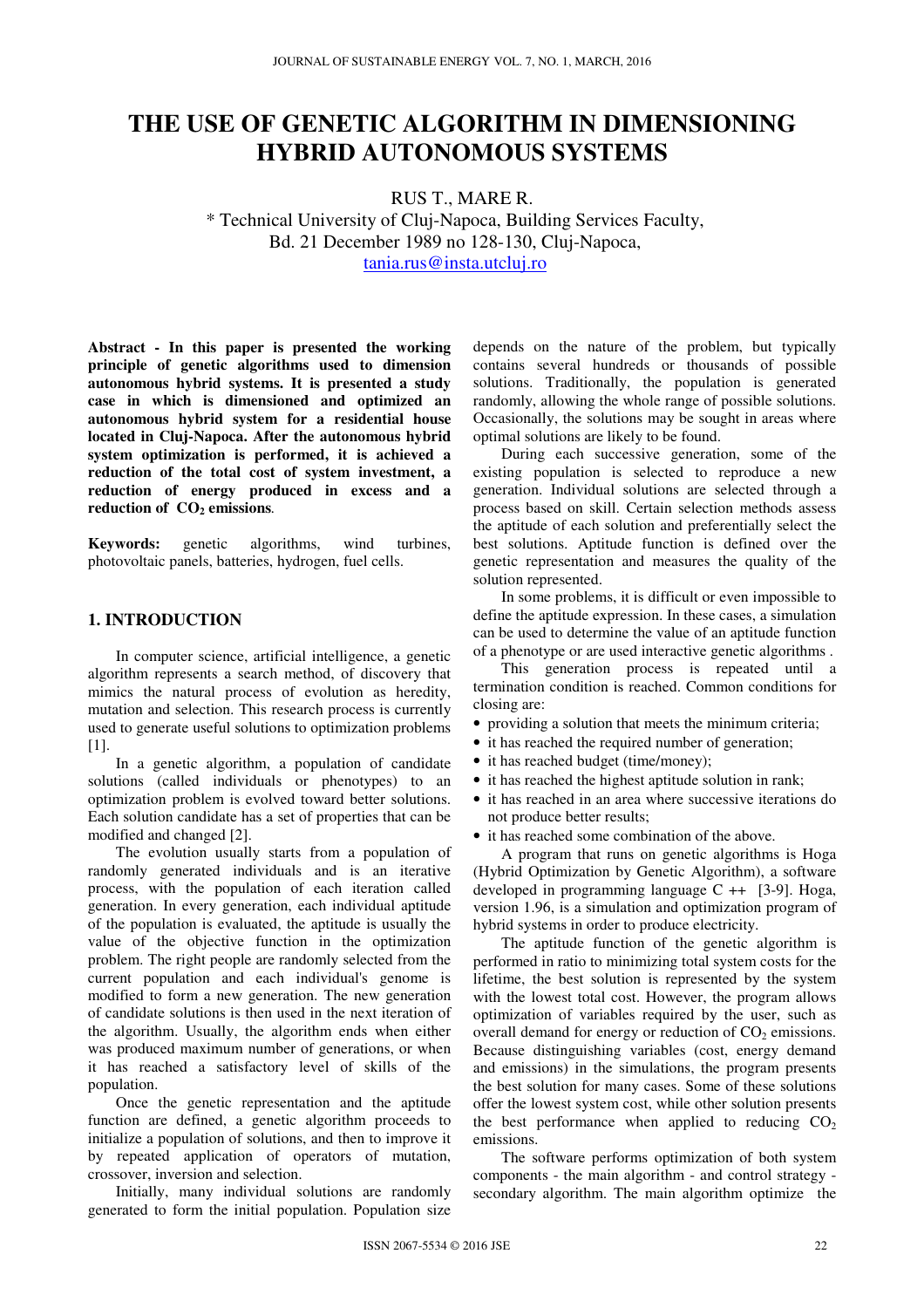main components that are comprised in the hybrid system in order to reduce system costs and the secondary algorithm ensures the control strategy (combination of control variables) for the components indicated in the main algorithm.

The hybrid system subjected to optimization can include the next elements: wind turbines, photovoltaic panels, hydraulic turbines, electrolysers, hydrogen storage tank and fuel cells. All these components uses for energy production, renewable resources. In addition the program offers the users the opportunity to equip the hybrid system with AC generator if biogas is used that is considered as renewable source. For proper operation of the hybrid system, the program has in is his componence charging batteries, inverters for converting DC to AC and rectifiers,

which complements hybrid configurations. All components that can form an autonomous hybrid system are shown in Figure 1, the user having the possibility to choose each desired item in its system configuration.

The Hoga program performs simulations for each combination of components and control variables on an annual period, following that results obtained to be transposed throughout the lifetime of the hybrid system. To define system behavior for this time of year are collected all variables that are based on characteristics of the system components, the control variables and weather reports [10]. It is assumed that the system is semistationary, so that for any hourly period, the system variables remain unchanged.



**Fig.1. Scheme of an autonomous hybrid system** 

In short, Hoga is a software tool for optimal dimensioning of hybrid systems, with the ability to include renewable energy (solar, wind, hydro) storage systems in batteries or hydrogen, fuel cells and generator.

The instrument uses genetic algorithms to study the costs and emissions, in order to establish an optimum ratio for the number and type of photovoltaic panels, wind turbines, batteries, AC generators, electrolyzers, fuel cells, storage tanks for hydrogen, and inverters, power rectifier, regulator current for battery charging and general system control strategy.

# **2. DETERMINATION AND OPTIMIZATION THROUGH SIMULATIONS OF AN AUTONOMUS HYBRID SYSTEM FOR A RESIDENTIAL HOUSE LOCATED IN CLUJ-NAPOCA**

Because autonomous hybrid systems generate electricity using renewable sources (wind source, solar source, etc.) there are two major problems. The first issue is caused by discontinuity in energy production due to

weather conditions, and the second is due to excessive energy storage in hot and windy season. From economic and environmental point of view, hydrogen and fuel cells are the best solution to meet the discontinuity in energy production and consumption peaks, they can store the excess energy and return it into the system when needed.

Analyzing the issues outlined above can be considered that the transition to an economy based on hydrogen and fuel cell technology will be a long process, which will include mainly many technological obstacles, but one of the key points will be the acceptance of these technologies by the end user. A first step towards the use of hydrogen and fuel cells in buildings is their introduction into autonomous hybrid systems as energy storage buffer and then use [11].

Next will be treated a solution, on the Hoga software principle, where the energy produced from renewable resources is stored in batteries until a certain degree of battery charge. Then, if the electricity produced by photovoltaic panels and wind turbines is greater than the energy demand, excess existing energy will be used by the electrolyzer to produce hydrogen, and then by the fuel cell to produce electricity from hydrogen when needed.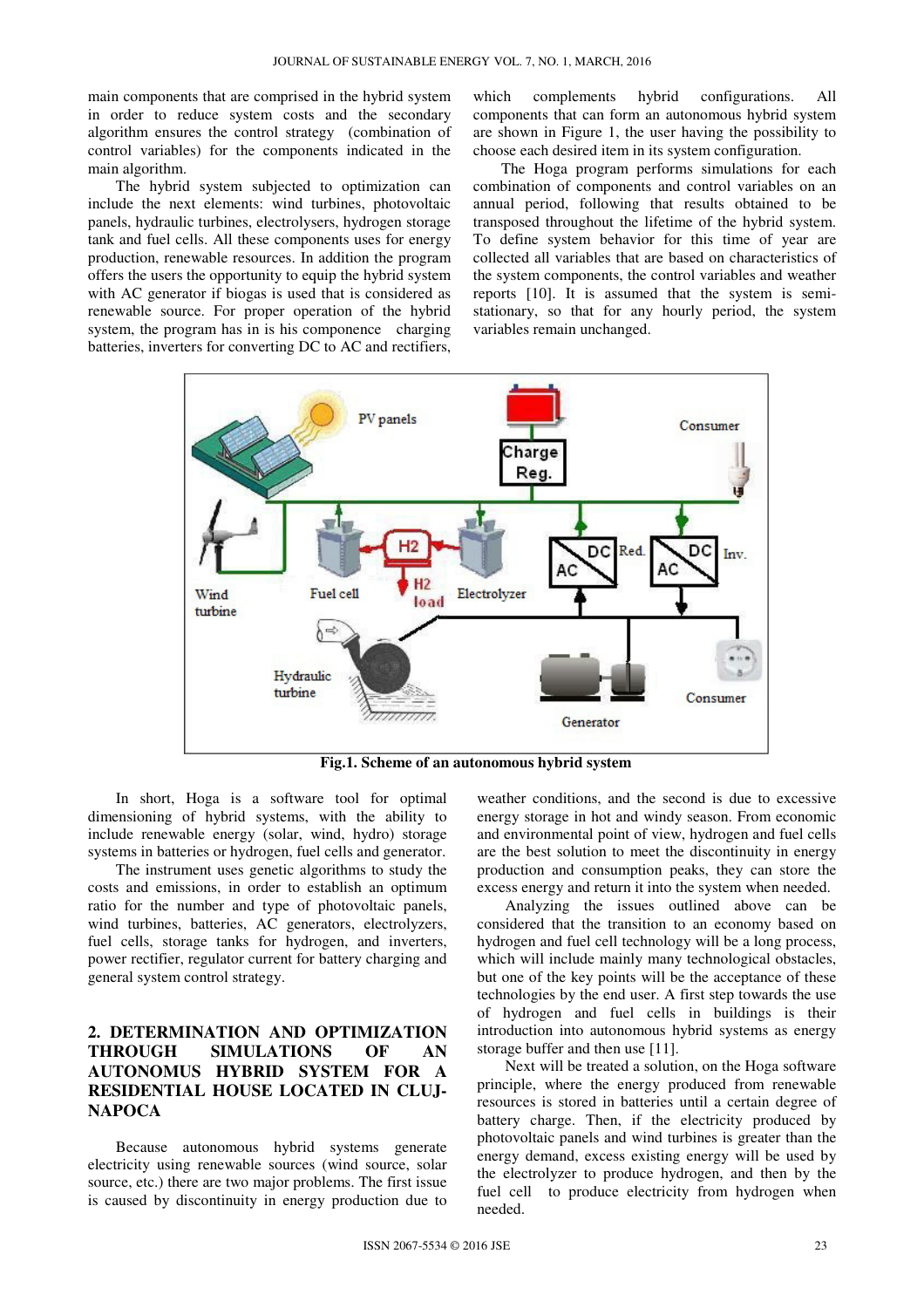Thus it was determined and optimized through simulations, optimal configuration of an autonomous hybrid system for a residential house located in Cluj-Napoca [12].

To determine the configuration of autonomous hybrid system was introduced a minimum and maximum number of admitted component into the system structure, to produce and store from renewable resources, sufficient electricity, to cover the energy needs for the proposed consumers. Then, the software analyzed and conducted simulations in order to submit the best solution. In determining this goal, the program has conducted about 2,550 simulations, in which evaluated approximately 29.81 million possible configurations, presenting only the best 15 solutions.

In achieving optimization of the autonomous hybrid system the program was rolled again for the same inputs as for determining the optimal configuration. For the optimization of the hybrid system, the software made about 3550 simulations, in which he analyzed about 33.45 million possible configurations, in which were selected only the best 15 solutions. Optimization of the autonomous hybrid system had as main objective reducing the total system cost, pursuing the possibility of reducing the energy produced in excess and the quantity of  $CO<sub>2</sub>$  emissions. Next to this, was conducted an optimization of the characteristic variables of component equipment in function of the intersection point of the cost of energy supplied by batteries and fuel cell, minimum power of fuel cell recommended by the manufacturer and minimum rate of battery charge recommended by the manufacturer.

The results obtained after determining and optimizing the systems were presented comparative for a better view of the differences and for highlighting the need for autonomous hybrid system optimization.

Table 1 presents input and output data, which were the basis for determining and optimizing the autonomus hybrid system that serves the residential house located in Cluj - Napoca.

| Tabel 1. Determination and optimization of |  |
|--------------------------------------------|--|
| autonomous hybrid system configuration     |  |

|                  |                          | Input data     |                          |                |
|------------------|--------------------------|----------------|--------------------------|----------------|
|                  | Minimum components       |                | Maximum components       |                |
|                  |                          | permissible    | permissible              |                |
| PV panels        | $\Omega$                 |                | 14                       |                |
| Wind turbine     |                          | $\Omega$       | 3                        |                |
| <b>Batteries</b> | $\Omega$                 |                | $\overline{c}$           |                |
|                  |                          | Output data    |                          |                |
|                  | Determination of the     |                | Optimization of the      |                |
|                  | autonomous hybrid system |                | autonomous hybrid system |                |
|                  | Number of                | Capacity on    | Number of                | Capacity on    |
|                  | components               | component      | components               | component      |
| PV panels        | 4 series x 9             | 140 Wp         | 4 series x 9             | 140 Wp         |
|                  | parallel                 |                | parallel                 |                |
| Wind turbine     | 0                        | 900 W          | 0                        | 900 W          |
| <b>Batteries</b> | 4 series x 2             | 144 Ah         | 4 series x 1             | 144 Ah         |
|                  | parallel                 |                | parallel                 |                |
| Fuel cell        |                          | 1 kW           |                          | 1 kW           |
| Electrolyzer     |                          | $1 \text{ kW}$ |                          | $1 \text{ kW}$ |
| Storage tank     |                          | 33,29 kg       |                          | 33,29 kg       |
| Invertor         |                          | 1000 VA        |                          | 1000 VA        |

Analyzing the configuration of results is noted that in the structure of the hybrid system were not included wind turbines, which is due to low wind potential for the site of the residential house in Cluj-Napoca. As a result

of comparison between the determination and optimization of the autonomous hybrid system is observed that the only change that has occurred is the number of batteries connected in parallel, where it was reduced from 2 to 1.

In Table 2 are presented compared, before and after optimization of the hybrid system, overall system costs, initial costs of investment and total costs of equipment components over a life of 25 years. In Figures 2 and 3 are shown as percentage costs of equipments of system components, and in Figure 4 is presented a comparative diagram of the autonomous hybrid system costs before and after optimization.

**Tabel 2. Costs of the autonomous hybrid system before and after optimization**

| Investment                               | Determination of the<br>autonomous hybrid<br>system | Optimization of the<br>autonomous hybrid<br>system |  |
|------------------------------------------|-----------------------------------------------------|----------------------------------------------------|--|
|                                          | Cost [Euro]                                         |                                                    |  |
| The total cost of the system<br>lifetime | 78.205<br>74.522                                    |                                                    |  |
| Initial investment                       | 26.893                                              | 25.718                                             |  |
| PV panels                                | 8.568                                               | 8.568                                              |  |
| Wind turbine                             | $\Omega$                                            | $\Omega$                                           |  |
| <b>Batteries</b>                         | 6.586                                               | 5.815                                              |  |
| Fuel cell                                | 14.764                                              | 11.924                                             |  |
| Electrolyzer and storage<br>tank         | 43.033                                              | 43.033                                             |  |
| Invertor                                 | 2.413                                               | 2.413                                              |  |
| Auxiliary components                     | 1.007                                               | 1.007                                              |  |



**Fig. 2. Percentage costs of equipments before the optimization of the hybrid system**



**Fig. 3. Percentage costs of equipments after the optimization of the hybrid system**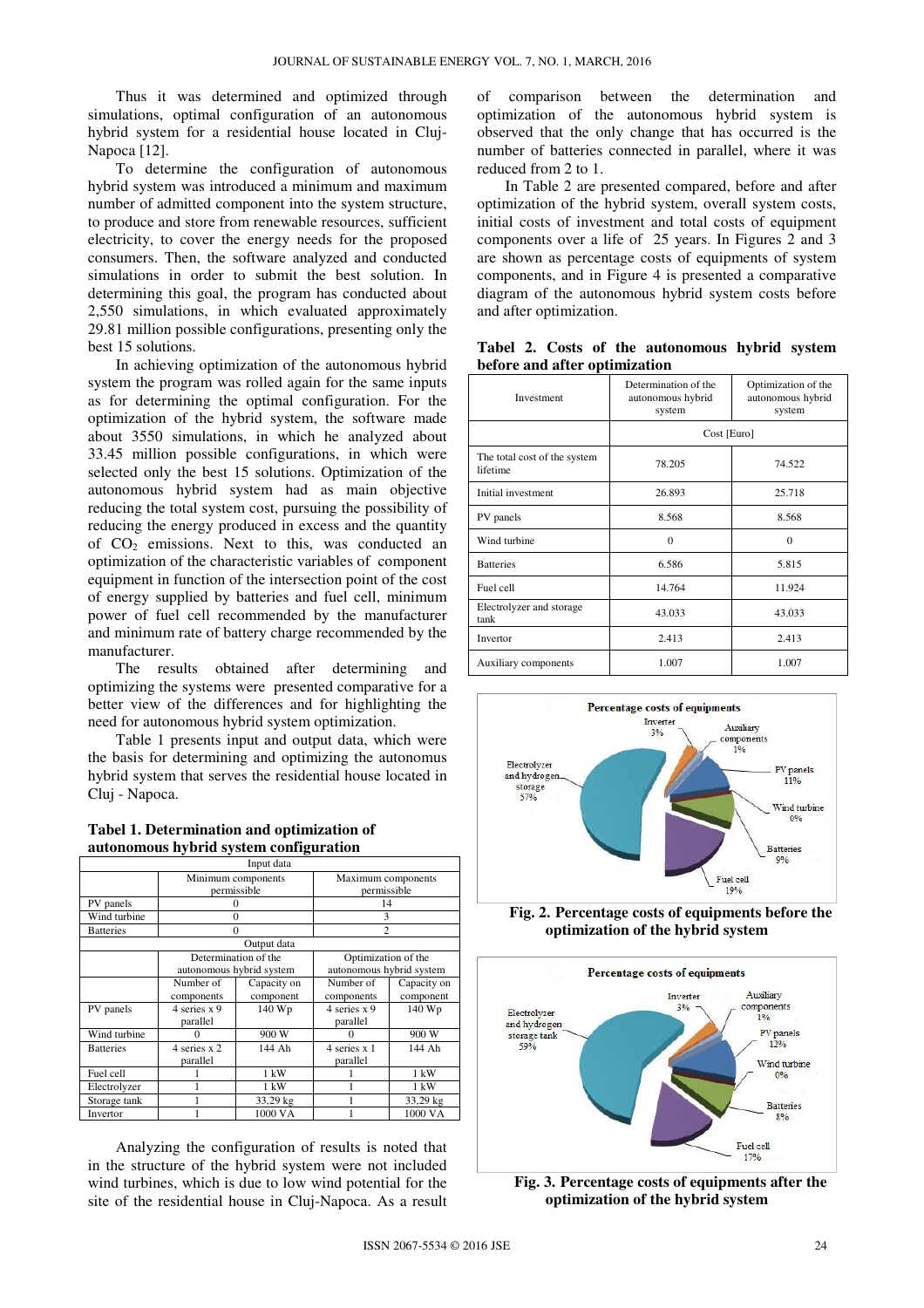

**Fig. 4. Comparative diagram of autonomous hybrid system costs before and after the optimization** 

From the results obtained following simulations regarding the determination of the autonomous hybrid system the best solution was obtained for the system whose total cost over the lifetime is  $\epsilon$  78.205, cost relatively acceptable considering that combines new and cleaner technologies of energy production (like hydrogen and fuel cells). It can also, be noticed that the largest share of the cost of equipment is owned by the electrolyzer and hydrogen storage tank. The technology for producing and storing hydrogen must be further developed for that the equipments to reach a competitive cost.

As for the total costs of the hybrid system autonomously, following optimization, it is noted that there is a reduction of 4.71%, decrease that can be seen from the comparative diagram costs of the system throughout lifetime. Another decrease that occurs, after optimization, this time with 4.37% is in the case of initial investment cost. All these decreases are due to reduce the number of batteries from the configuration of the hybrid system optimized. Following the elimination of a series of batteries is achieved a 11.7% reduction in the cost and therefore of the fuel cell 19.24%. As for the costs of other equipments it can be noticed that they maintain their values before optimization, the most expensive equipment, as can be seen from the figure of costs percentage of equipments, is the electrolyzer and the hydrogen storage tank.

In Table 3 is presented comparative, before and after optimization, the energy balance of the autonomous hybrid system, in which is highlighted the energy produced in excess, the energy generated by the fuel cell, the operating hours of fuel cells and the  $CO<sub>2</sub>$  total emissions.

| Energy balance of the system                             | Values obtained after<br>Values obtained after<br>optimization the<br>determining the system<br>system |              | Unit of<br>measurement   |
|----------------------------------------------------------|--------------------------------------------------------------------------------------------------------|--------------|--------------------------|
| Total energy demand                                      | 2.383                                                                                                  | 2.383        | kWh/year                 |
| Energy demand that could not be covered by the<br>system | $\Omega$                                                                                               | $\mathbf{0}$ | kWh/year                 |
| <b>Excess energy</b>                                     | 254                                                                                                    | 251          | kWh/year                 |
| Energy generated by photovoltaic panels                  | 3.742                                                                                                  | 3.742        | kWh/year                 |
| Energy generated by wind turbines                        | $\Omega$                                                                                               | $\Omega$     | kWh/year                 |
| <b>Energy generated by fuel cells</b>                    | 507                                                                                                    | 611          | kWh/year                 |
| Number of operating hours of the fuel cells              | 1.673                                                                                                  | 1.231        | h/year                   |
| Energy used by electrolyzer                              | 1.000                                                                                                  | 1.085        | kWh/year                 |
| Number of operating hours of the electrolyzer            | 1.185                                                                                                  | 1.517        | h/year                   |
| Energy charged in batteries                              | 1.136                                                                                                  | 1.218        | kWh/year                 |
| Energy used from batteries                               | 1.144                                                                                                  | 1.222        | kWh/year                 |
| <b>Battery lifetime</b>                                  | 6,58                                                                                                   | 3,58         | years                    |
| Total CO <sub>2</sub> emissions                          | 297                                                                                                    | 279          | kg CO <sub>2</sub> /year |

|  |  |  |  |  | Tabel 3. Energy balance of the hybrid system, before and after optimization, for a year of use |
|--|--|--|--|--|------------------------------------------------------------------------------------------------|
|--|--|--|--|--|------------------------------------------------------------------------------------------------|